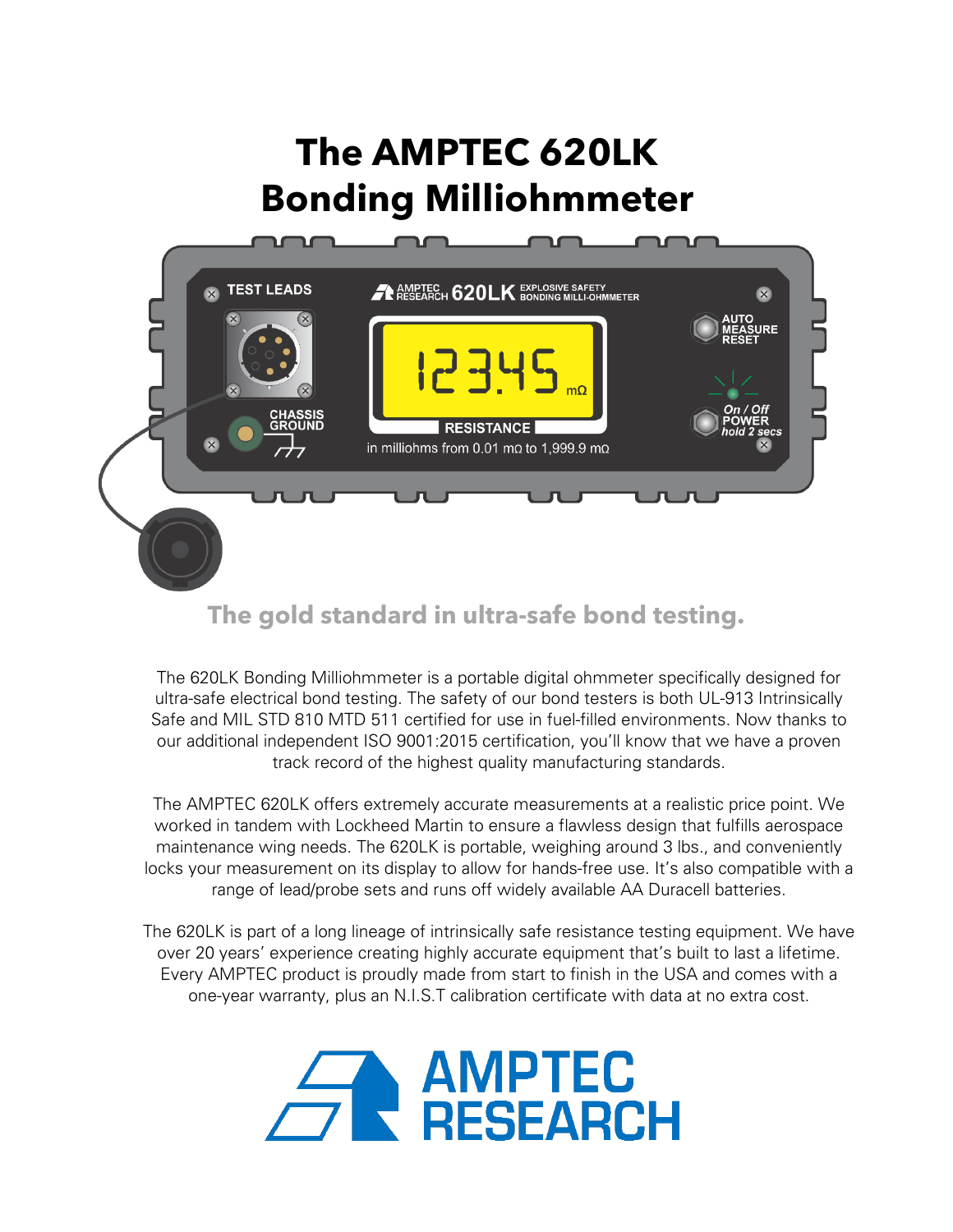

# ֧֪֚֞֝֬֝֬֝֬֝֬֝֬֝ **The AMPTEC 620LK Bonding Milliohmmeter Datasheet**

## Model 620LK Range, Resolution, Accuracy, & Current Levels

| Range           | 200 m $\Omega$                 | 2Ω                             |  |
|-----------------|--------------------------------|--------------------------------|--|
| Nominal Current | 100 mA                         | $100 \text{ mA}$               |  |
| Resolution      | $0.01 \text{ m}\Omega$         | $0.10 \text{ m}\Omega$         |  |
| Accuracy        | $\pm$ 0.05% of reading & range | $\pm$ 0.05% of reading & range |  |

#### Model 620LK General Specifications

| Input Voltage  250 VDC maximum                                 |                                                                     |
|----------------------------------------------------------------|---------------------------------------------------------------------|
| Low Battery  Display shows LO BAT                              |                                                                     |
| <b>Overrange Indication</b> Display shows >>>OR                | Terminal  Male 5-pin trident connector                              |
| <b>Temperature Coefficient</b> $\therefore$ ± 0.0025% per 1° C | <b>Temperature Limit (Operating)</b> $0^{\circ}$ to 50 $^{\circ}$ C |
| Temperature Limit (Storage)  -40° to 75° C                     | Update Rate  3 readings per second                                  |
| Weight (Unit Only)  3.2 lbs.                                   |                                                                     |

### Model 620LK Power Specifications

| <b>Batteries</b> 4ea AA 1.5 VDC alkaline batteries |
|----------------------------------------------------|
| Battery Box  F.O.D. resistant aluminum             |

| <b>Batteries</b> 4ea AA 1.5 VDC alkaline batteries |  | Battery Brand  Duracell MN1500 |
|----------------------------------------------------|--|--------------------------------|
|----------------------------------------------------|--|--------------------------------|